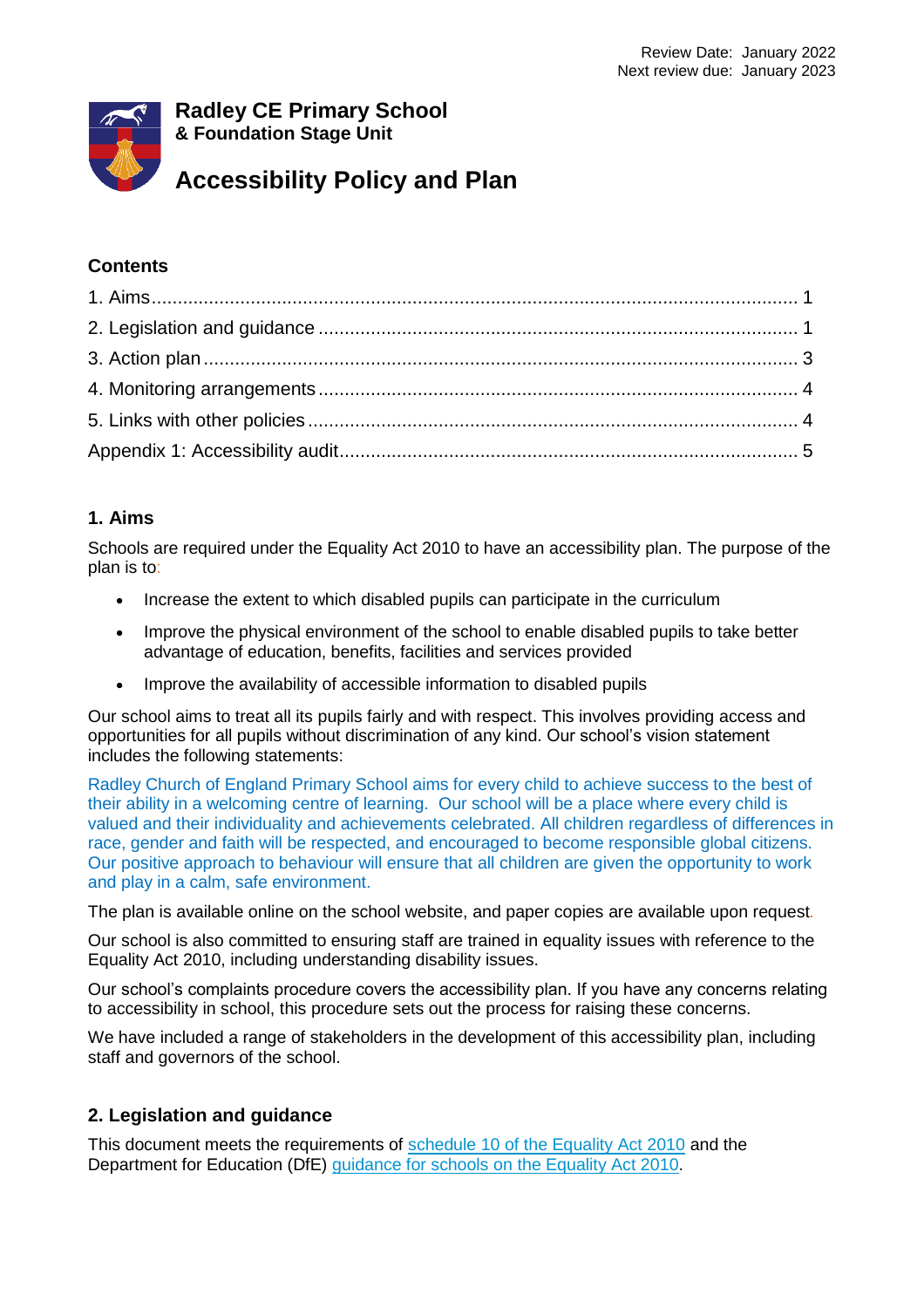The Equality Act 2010 defines an individual as disabled if he or she has a physical or mental impairment that has a 'substantial' and 'long-term' adverse effect on his or her ability to undertake normal day to day activities.

Under the [Special Educational Needs and Disability \(SEND\) Code of Practice,](https://www.gov.uk/government/publications/send-code-of-practice-0-to-25) 'long-term' is defined as 'a year or more' and 'substantial' is defined as 'more than minor or trivial'. The definition includes sensory impairments such as those affecting sight or hearing, and long-term health conditions such as asthma, diabetes, epilepsy and cancer. Schools are required to make 'reasonable adjustments' for pupils with disabilities under the Equality Act 2010, to alleviate any substantial disadvantage that a disabled pupil faces in comparison with non-disabled pupils. This can include, for example, the provision of an auxiliary aid or adjustments to premises.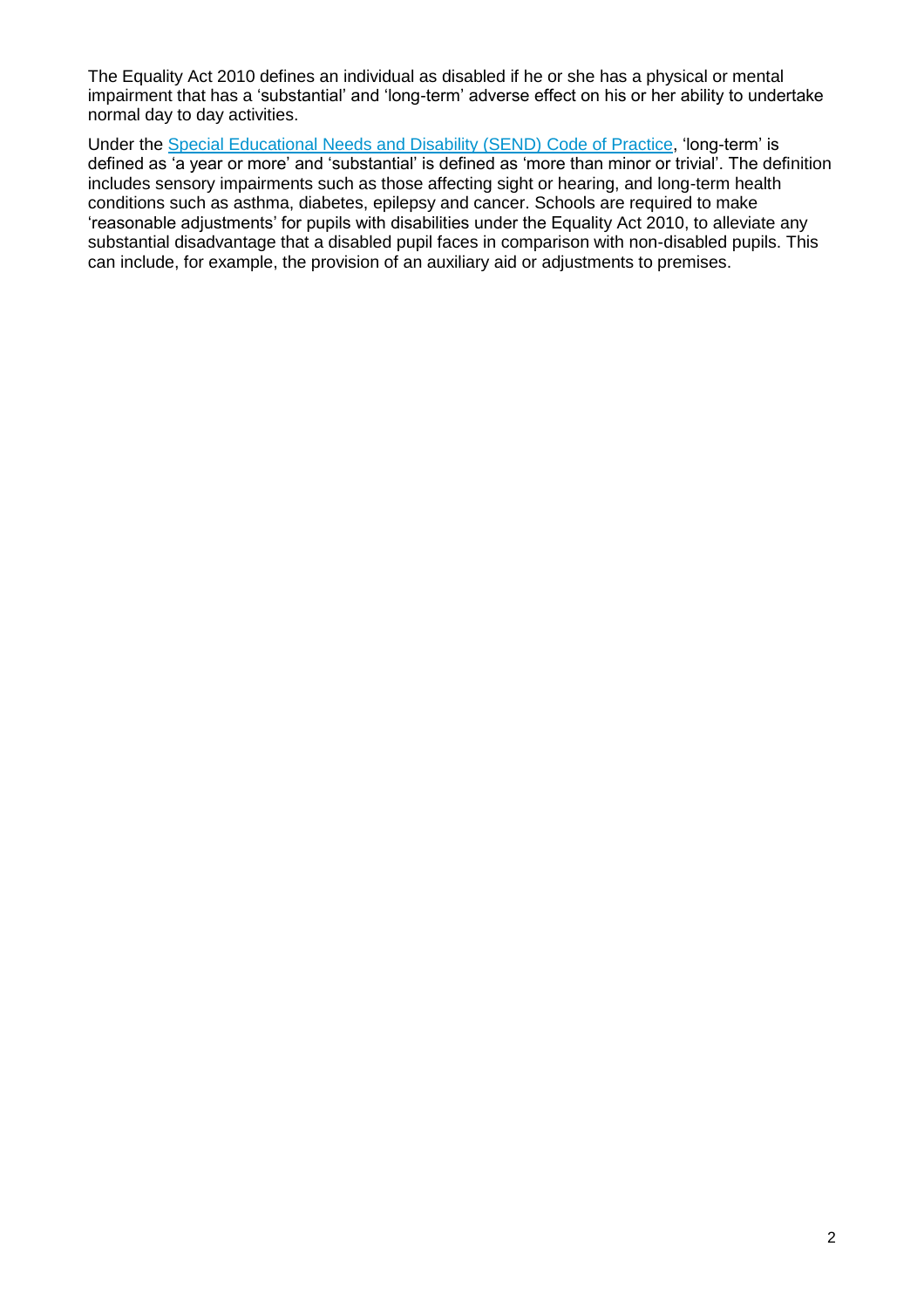# **3. Action plan**

This action plan sets out the aims of our accessibility plan in accordance with the Equality Act 2010.

| Aim                                                                        | <b>Current good practice</b>                                                                                                                                                                                                                                                                                                                                                                                                                                                                     | <b>Actions to be</b><br>taken                                                                                                    | <b>Person</b><br>responsible | Date to<br>complete<br>actions by | <b>Success</b><br>criteria      |
|----------------------------------------------------------------------------|--------------------------------------------------------------------------------------------------------------------------------------------------------------------------------------------------------------------------------------------------------------------------------------------------------------------------------------------------------------------------------------------------------------------------------------------------------------------------------------------------|----------------------------------------------------------------------------------------------------------------------------------|------------------------------|-----------------------------------|---------------------------------|
| Increase<br>access to the<br>curriculum for<br>pupils with a<br>disability | Our school offers a differentiated curriculum, using<br>resources tailored to the needs of pupils requiring support to<br>access the curriculum.<br>Targets are set effectively and are appropriate for pupils<br>with additional needs, or a disability<br>The curriculum is reviewed to ensure it meets the needs of<br>all pupils, with resources reflecting a diverse community<br>Assemblies and PSHE sessions used to share the varied<br>experiences and achievements of disabled people. | Training booked<br>or specific staff,<br>including autism<br>training as<br>appropriate<br>Training<br>identified and<br>booked  | Headteacher                  | On-going                          | Staff trained                   |
| Improve and<br>maintain<br>access to the<br>physical<br>environment        | The environment is adapted to the needs of pupils as<br>required.<br>This includes:<br>Ramps<br>$\bullet$<br>Corridor width<br>$\bullet$<br>Disabled toilet and changing facilities<br>Library shelves at wheelchair/buggy accessible height<br>Level access to outdoor classroom                                                                                                                                                                                                                | Review<br>Accessibility<br>Plan, taking<br>account of<br>statutory<br>requirements,<br>for possible<br>future building<br>works. | Site Manager/<br>Headteacher | On-going                          | Environment<br>suitable for all |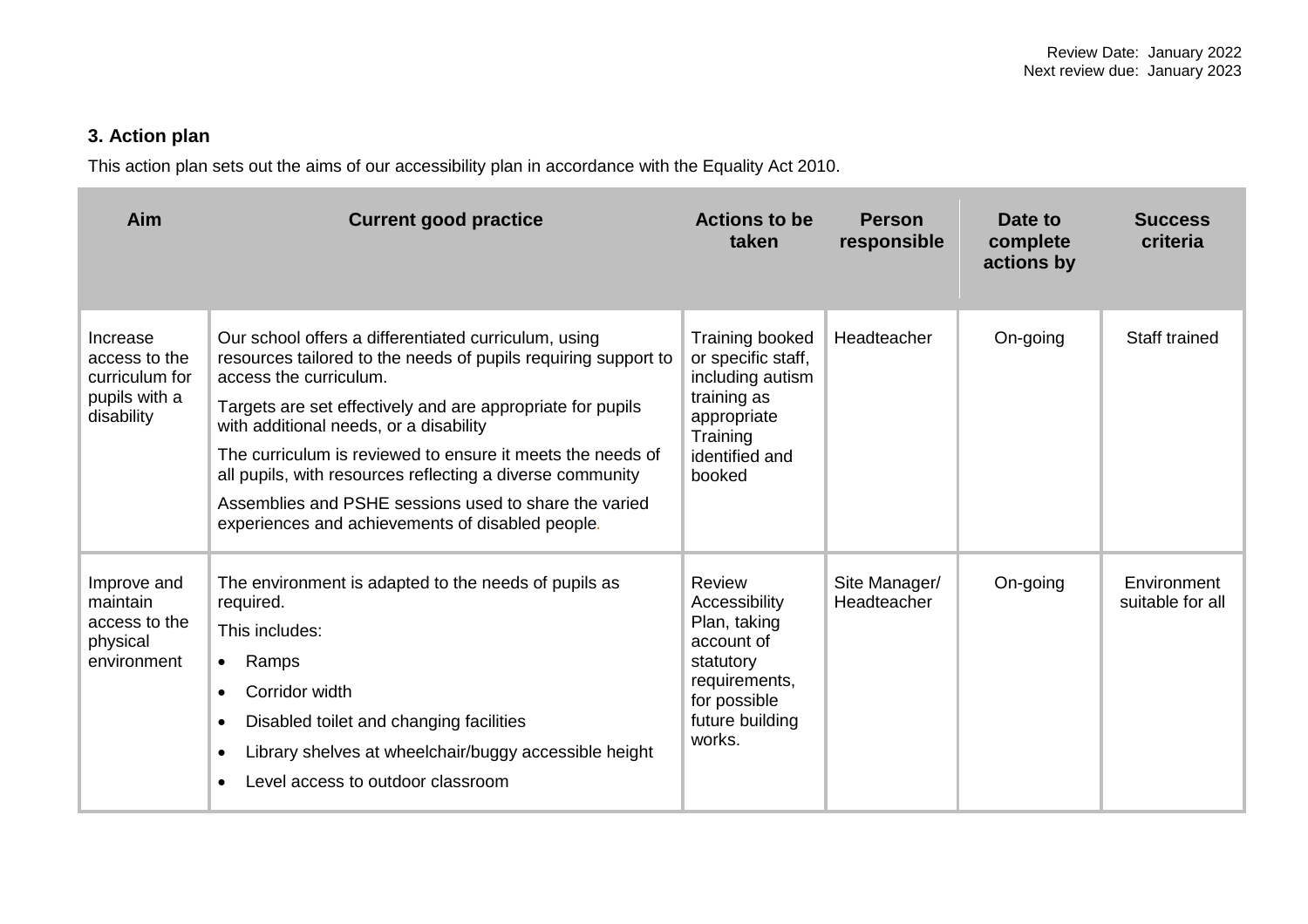### **4. Monitoring arrangements**

This document will be reviewed every **3** years, but may be reviewed and updated more frequently if necessary.

It will be approved by the Resources Committee of Radley CE Primary School

## **5. Links with other policies**

This accessibility plan is linked to the following policies and documents:

- Risk assessments
- Health and safety policy
- Equality policy
- Special educational needs (SEN) information report
- Supporting pupils with medical conditions policy
- Behaviour policy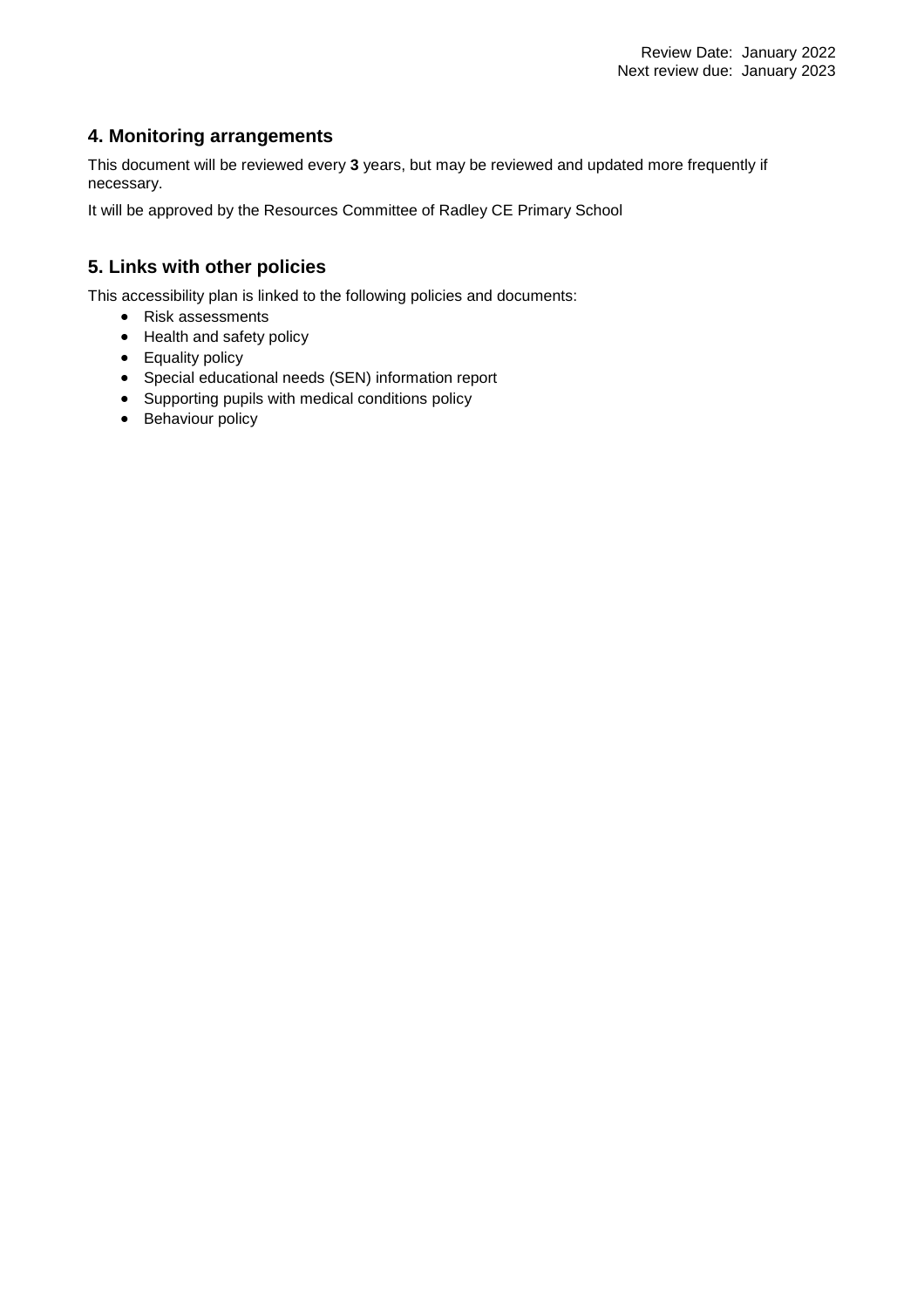# **Appendix 1: Accessibility audit**

| <b>Feature</b>    | <b>Description</b>                                                                                                                                                                                                                                                                                                                                                                                                                                                                                             | <b>Actions to be taken</b>                                                                                                                                                                     | <b>Person</b><br>responsible    | Date to<br>complete<br>actions by |
|-------------------|----------------------------------------------------------------------------------------------------------------------------------------------------------------------------------------------------------------------------------------------------------------------------------------------------------------------------------------------------------------------------------------------------------------------------------------------------------------------------------------------------------------|------------------------------------------------------------------------------------------------------------------------------------------------------------------------------------------------|---------------------------------|-----------------------------------|
| Number of storeys | Single storey building                                                                                                                                                                                                                                                                                                                                                                                                                                                                                         | Review Accessibility Plan, taking account of statutory<br>requirements, for possible future building works.                                                                                    | Governing Body<br>/ Headteacher | On-going                          |
| Corridor access   | Wide corridors in KS1 and KS2<br>allow for wheelchair/buggy<br>access.<br>There are two steps in the<br>corridor between the Year 3/4<br>and 5/6 classes and the corridor<br>to the hall, and a further two<br>steps down into the hall. From<br>these classes the hall can be<br>accessed by alternatively walking<br>around the side of the school, or<br>by coming through Reception, out<br>of the KS1 classroom and in<br>through the rear hall door.<br>Adjacent to both sets of steps is a<br>handrail. | Continue to ensure corridors are kept obstacle free to<br>facilitate their use.<br>Review Accessibility Plan, taking account of statutory<br>requirements for possible future building works.  | HT                              | On-going                          |
| Entrances         | Access via the Children's<br>Entrance, the Early Years<br>Foundation Stage entrance and<br>via the School Office, are on level<br>access with the path/playground                                                                                                                                                                                                                                                                                                                                              | Continue to ensure entrance areas are well-maintained,<br>and accessible to all.<br>Review Accessibility Plan, taking account of statutory<br>requirements for possible future building works. | <b>HT</b>                       | On-going                          |